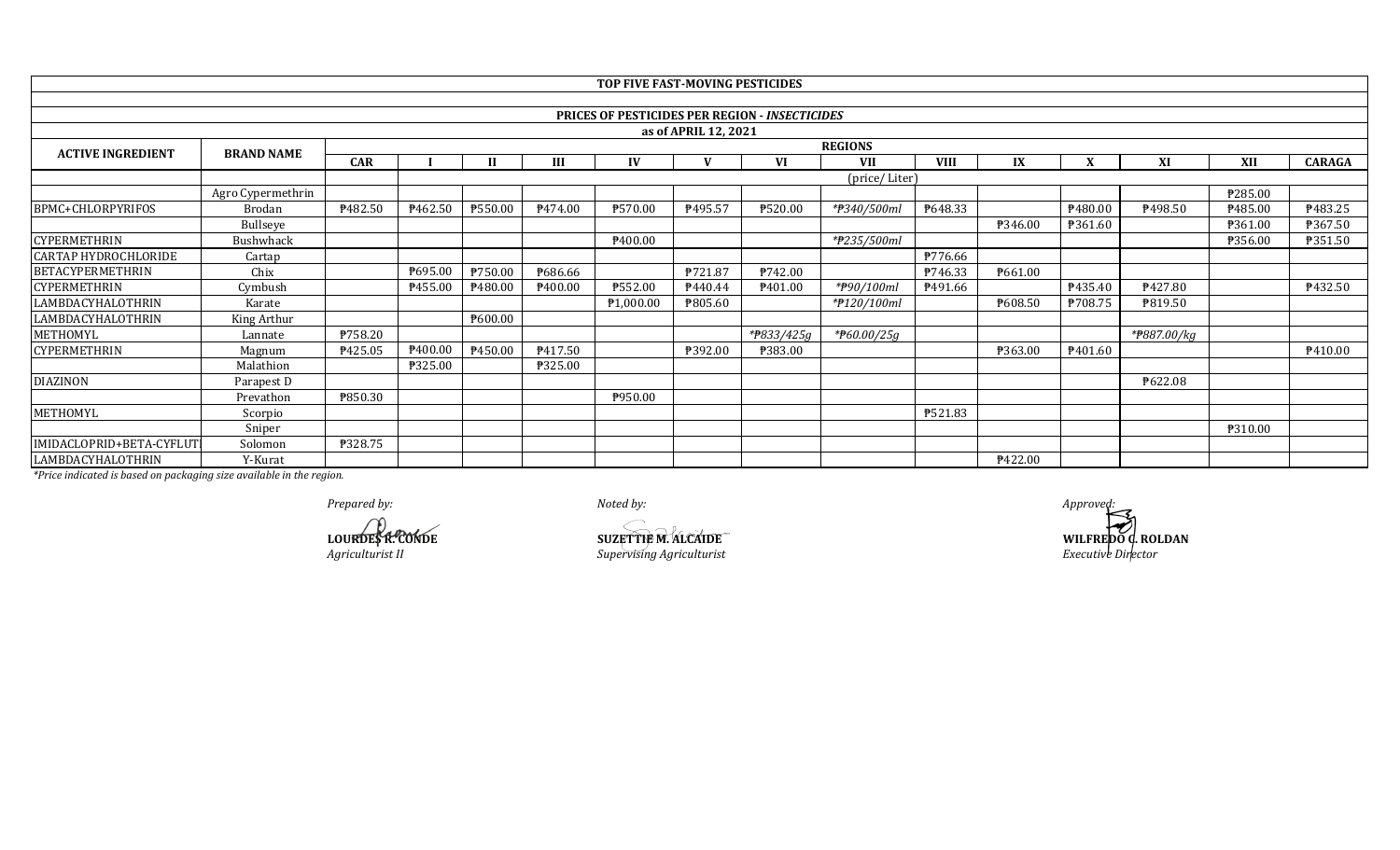|                                        |                    |            |         |                |           |                |                      | <b>PRICES OF PESTICIDES PER REGION - HERBICIDES</b> |                |             |               |         |         |               |               |
|----------------------------------------|--------------------|------------|---------|----------------|-----------|----------------|----------------------|-----------------------------------------------------|----------------|-------------|---------------|---------|---------|---------------|---------------|
|                                        |                    |            |         |                |           |                | as of APRIL 12, 2021 |                                                     |                |             |               |         |         |               |               |
| <b>ACTIVE INGREDIENT</b>               | <b>BRAND NAME</b>  |            |         |                |           |                |                      |                                                     | <b>REGIONS</b> |             |               |         |         |               |               |
|                                        |                    | <b>CAR</b> |         | $\mathbf{I}$   | III       | IV             | V                    | VI                                                  | <b>VII</b>     | <b>VIII</b> | IX            | X       | XI      | XII           | <b>CARAGA</b> |
|                                        |                    |            |         |                |           |                |                      |                                                     | (price/Liter)  |             |               |         |         |               |               |
| 2,4-D IBE                              | 2-4D Ester         |            |         |                | ₱280.00   | P450.00        | ₱338.71              |                                                     |                | ₱398.75     |               |         | P332.83 |               | P308.00       |
|                                        | 24D                |            | ₱300.00 |                |           |                |                      |                                                     | P349.00        |             | ₱255.00       |         |         |               |               |
| BUTACHLOR+PROPANIL                     | Advance            |            |         |                |           |                |                      | ₱627.00                                             |                |             |               |         | P650.00 |               |               |
|                                        | Agro Bonds         |            |         |                |           |                |                      |                                                     |                |             |               |         |         | P480.00       |               |
|                                        | Clear-out          | P347.66    | P345.00 | ₱380.00        |           |                |                      |                                                     |                |             |               |         | ₱337.67 | *#1,002/gal   |               |
| <b>GLYPHOSATE IPA</b>                  | <b>Ground Plus</b> |            |         |                |           |                |                      |                                                     |                |             | *P912.33/gal  | P294.00 | ₱307.00 | *#977/gal     | P316.00       |
| 2,4-D AMINE                            | Hedonal            |            |         |                |           |                | P408.17              |                                                     |                |             |               |         |         |               |               |
| BUTACHLOR+PROPANIL                     | Hero               |            |         |                |           |                |                      |                                                     | P590.00        | ₱632.33     |               |         |         |               |               |
|                                        | Machete            | ₱593.96    | ₱500.00 |                | P560.00   | <b>P750.00</b> | P654.79              |                                                     | P751.00        | P673.00     |               |         |         |               | P640.00       |
| <b>GLYPHOSATE IPA</b>                  | Mower              |            |         |                |           |                |                      | P415.00                                             |                |             |               |         |         |               |               |
| <b>BISPYRIBAC SODIUM</b>               | Nominee            |            |         |                |           | ₱1,650.00      |                      | P <sub>1.230.00</sub>                               |                | P1,002.50   |               |         |         |               |               |
|                                        | Pmax               |            |         | <b>P350.00</b> |           |                |                      |                                                     |                |             |               |         |         |               |               |
| PYRIBENZOXIM                           | Pyanchor           |            |         |                | P1,280.00 |                |                      | *#870/500ml                                         |                |             |               |         |         |               |               |
| PYRIBENZOXIM+CYHALOFOP<br><b>BUTYL</b> | Pyanchor Ultra     |            |         |                |           |                | P1,430.96            |                                                     | ₱1,585.50      | P1,461.22   |               |         |         |               |               |
|                                        | Roque              |            |         |                |           |                |                      |                                                     |                |             | ₱530.00       | ₱586.25 |         |               | ₱595.00       |
| <b>GLYPHOSATE IPA</b>                  | Round up           | P409.32    | P413.33 |                | P450.00   | ₱420.00        |                      |                                                     |                |             | $*P1,425/gal$ | P408.00 | P408.00 | $*P1,390/gal$ | P456.25       |
|                                        | Save Time          | ₱340.00    | ₱330.00 | <b>P350.00</b> |           |                |                      |                                                     |                |             |               |         |         |               |               |
|                                        | Sharp Shooter      |            |         |                | P463.33   |                |                      |                                                     |                |             | ₱380.00       |         |         |               |               |
| <b>GLYPHOSATE IPA</b>                  | Slash              |            |         |                |           |                |                      |                                                     | P450.00        |             |               |         |         |               |               |
| PRETILACHLOR                           | Sofit 300 EC       |            |         |                |           | ₱980.00        | P952.17              | P938.00                                             |                |             |               |         |         |               |               |
| <b>GLYPHOSATE IPA</b>                  | Spitfire           | ₱339.95    |         | ₱350.00        |           |                |                      |                                                     |                |             |               |         |         |               |               |
| <b>GLYPHOSATE IPA</b>                  | Todo Max           |            |         |                |           |                |                      |                                                     |                |             | ₱280.00       | P298.33 |         |               |               |
| <b>GLYPHOSATE IPA</b>                  | Triple 8           |            |         | ₱350.000       |           |                |                      |                                                     |                |             |               | P347.60 |         |               |               |

*Prepared by:*<br> *Approved:*<br> **ALCAIDE**<br> **ALCAIDE**<br> **ALCAIDE**<br> **ALCAIDE**<br> **ALCAIDE LOURDES REPORTED MALGAIDE** 

*Agriculturist II Supervising Agriculturist Executive Director*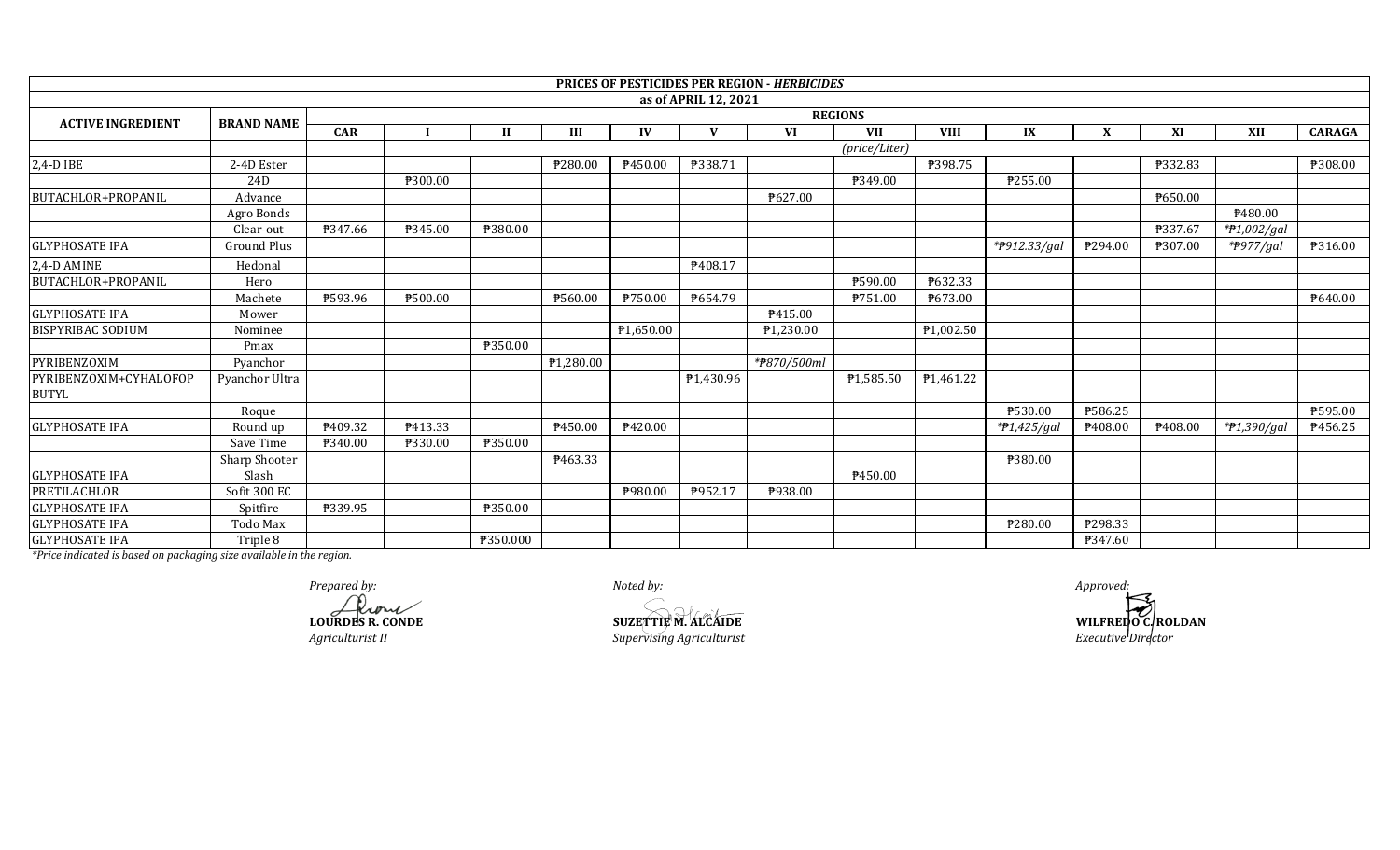|                           |                   |                             |             |              |                |                        | PRICES OF PESTICIDE PER REGION - FUNGICIDES |            |            |                       |           |         |                        |             |                      |
|---------------------------|-------------------|-----------------------------|-------------|--------------|----------------|------------------------|---------------------------------------------|------------|------------|-----------------------|-----------|---------|------------------------|-------------|----------------------|
|                           |                   |                             |             |              |                |                        | as of APRIL 12, 2021                        |            |            |                       |           |         |                        |             |                      |
| <b>ACTIVE INGREDIENT</b>  | <b>BRAND NAME</b> | <b>REGIONS</b>              |             |              |                |                        |                                             |            |            |                       |           |         |                        |             |                      |
|                           |                   | <b>CAR</b>                  |             | $\mathbf{I}$ | III            | IV                     | $\mathbf{V}$                                | <b>VI</b>  | <b>VII</b> | <b>VIII</b>           | IX        | X       | XI                     | XII         | <b>CARAGA</b>        |
|                           |                   | $(\text{price}/\text{kg.})$ |             |              |                |                        |                                             |            |            |                       |           |         |                        |             |                      |
|                           | Antracole         |                             |             |              |                |                        |                                             | ₱750.00    | P690.00    |                       |           | P400.00 |                        | ₱630.00     | $\overline{$666.50}$ |
| <b>THIOPHANATE METHYL</b> | Armor             |                             | *#295/250ml |              |                |                        |                                             |            |            |                       |           |         |                        |             |                      |
| DIFENOCONAZOLE+PROPI      |                   | *#710/250ml                 |             | *#780/250ml  |                |                        | *#660.78/250 ml                             |            |            |                       |           |         |                        |             |                      |
| CONAZOLE                  | Armure            |                             |             |              |                |                        |                                             |            |            |                       |           |         |                        |             |                      |
| <b>BENOMYL</b>            | Benomax           |                             |             | *#180/100g   |                |                        |                                             |            |            |                       |           |         |                        |             |                      |
| CHLOROTHALONIL            | Daconil           |                             |             |              |                |                        |                                             |            |            |                       |           |         | P910.50                | *#890/L     |                      |
| <b>MANCOZEB</b>           | Dithane           | P618.50                     | ₱520.00     | P650.00      | ₱550.00        | P650.00                | ₱584.77                                     | *#253/250g | P640.00    |                       | ₱500.00   | ₱560.00 | P561.00                | ₱560.00     | ₱543.50              |
| THIOPHANATE METHYL        | Fungitox          |                             |             |              |                |                        |                                             |            |            |                       |           |         | P541.67                |             | ₱566.25              |
| <b>BENOMYL/ MANCOZEB</b>  | Fungufree         |                             |             |              | P465.00        |                        | P394.17                                     |            |            |                       |           |         |                        |             |                      |
| <b>COPPER HYDROXIDE</b>   | Funguran          |                             |             | P695.00      | P685.00        |                        | <b>\702.00</b>                              |            |            | P675.00               |           | P662.50 |                        |             |                      |
| <b>COPPER HYDROXIDE</b>   | Funguran OH       | ₱723.07                     |             |              | ₱660.00        | P970.00                |                                             | ₱672.00    |            |                       |           |         |                        |             |                      |
| MANCOZEB                  | Ganazeb           |                             |             |              |                |                        |                                             |            |            |                       |           |         |                        |             | P490.50              |
| <b>COPPER HYDROXIDE</b>   | Kocide            |                             |             | ₱1,060.00    |                | $\overline{P1,150.00}$ |                                             |            | P1,074.00  | ₱970.00               | ₱965.00   | P926.66 |                        |             | ₱1,027.50            |
|                           | Manager           | ₱549.00                     |             |              |                |                        |                                             | ₱500.00    | ₱552.50    |                       |           |         |                        |             |                      |
| <b>MANCOZEB</b>           | Mancozeb          |                             |             |              | <b>P375.00</b> |                        |                                             |            |            |                       | ₱384.00   |         |                        |             |                      |
| <b>MANCOZEB</b>           | Manzate           |                             |             |              |                |                        | ₱392.92                                     |            | P470.00    |                       | P406.00   | P489.60 | P456.60                |             |                      |
| DIFENOCONAZOLE            | Montana           |                             | *#950/500ml |              |                |                        |                                             |            |            |                       |           |         |                        |             |                      |
| TEBUCONAZOLE+TRIFLOX      |                   |                             |             |              |                |                        |                                             |            |            | P700.00               |           |         |                        |             |                      |
| <b>YSTROBIN</b>           | Nativo            |                             |             |              |                |                        |                                             |            |            |                       |           |         |                        |             |                      |
| <b>CUPROUS OXIDE</b>      | Nordox            |                             |             |              |                | P <sub>1,550.00</sub>  |                                             |            |            | P <sub>1,650.00</sub> |           |         |                        |             |                      |
| <b>MANCOZEB</b>           | Redeem            |                             |             |              |                |                        |                                             |            |            | ₱390.00               |           |         |                        |             |                      |
| DIFENOCONAZOLE            | Score             |                             | *#770/250ml |              |                |                        |                                             |            |            |                       |           |         |                        | *#660/250ml |                      |
|                           | Tango             |                             |             |              |                | ₱1,800.00              |                                             |            |            |                       | ₱1,200.00 |         |                        |             |                      |
| THIOPHANATE METHYL        | Topsin            |                             |             |              |                |                        |                                             | ₱300.00    |            |                       |           |         | P <sub>1</sub> ,212.80 |             |                      |
| <b>MANCOZEB</b>           | Torogi Blue       | ₱591.60                     |             |              |                |                        |                                             |            |            |                       |           |         |                        |             |                      |
| <b>MANCOZEB</b>           | Wallop            |                             |             |              |                |                        |                                             |            |            |                       |           |         |                        | ₱375.00     |                      |

Prepared by:<br> **COURDES R. CONDE** 

Agriculturist II

Noted by: **SUZETTIE M. ALCAIDE** Supervising Agriculturist

Approvedi WILFREDO C. ROLDAN Executive Director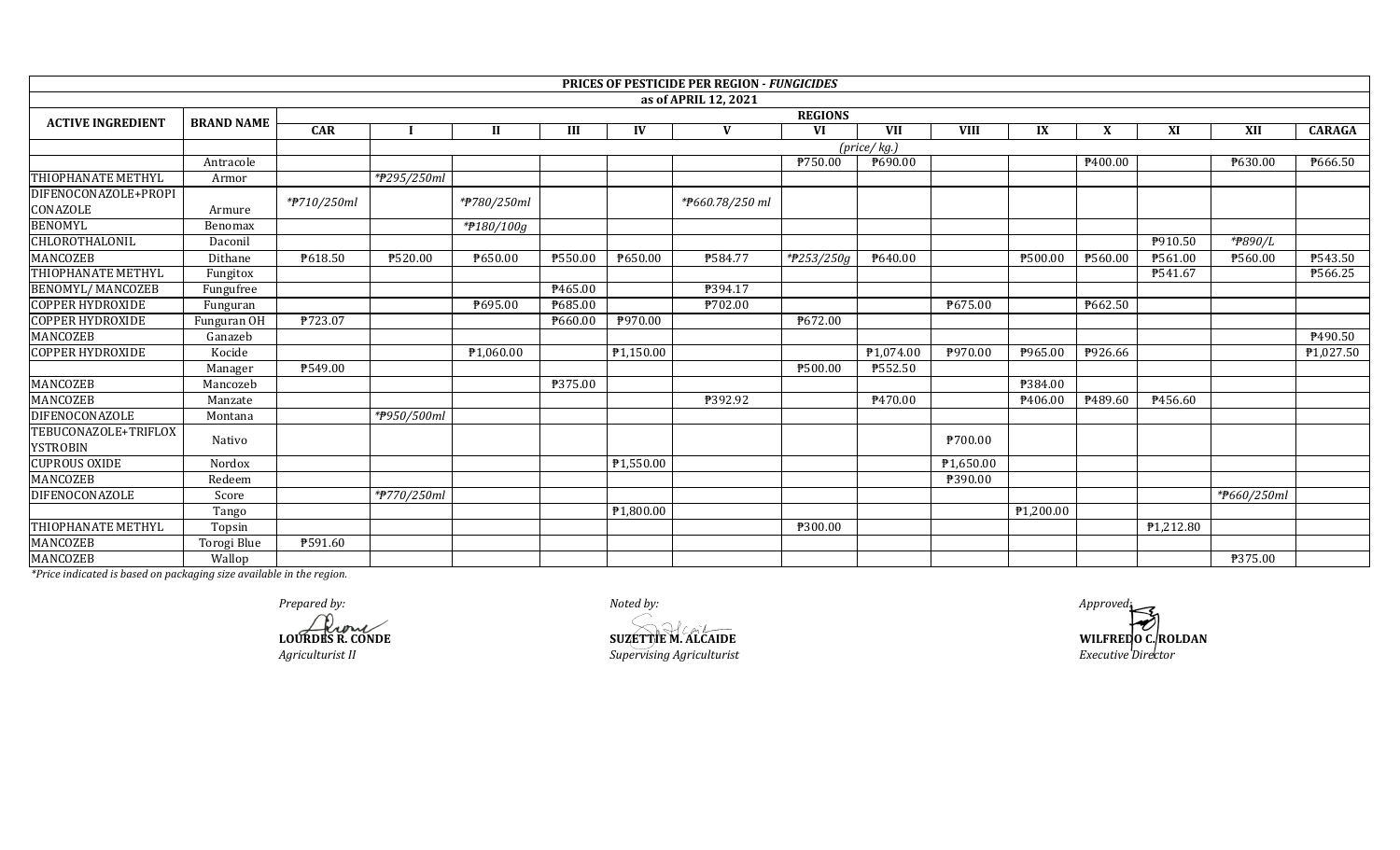|                                                              |                   |            |                        |                |             |                 | PRICES OF PESTICIDE PER REGION - FUNGICIDES |                             |                      |             |              |              |                         |            |                 |
|--------------------------------------------------------------|-------------------|------------|------------------------|----------------|-------------|-----------------|---------------------------------------------|-----------------------------|----------------------|-------------|--------------|--------------|-------------------------|------------|-----------------|
|                                                              |                   |            |                        |                |             |                 | as of APRIL 12, 2021                        |                             |                      |             |              |              |                         |            |                 |
| <b>ACTIVE INGREDIENTS</b>                                    | <b>BRAND NAME</b> | <b>CAR</b> |                        | $\mathbf{H}$   | III         | IV              | $\mathbf{V}$                                | <b>REGIONS</b><br><b>VI</b> | VII                  | <b>VIII</b> | IX           | $\mathbf{x}$ | XI                      | XII        | <b>CARAGA</b>   |
|                                                              |                   |            |                        |                |             |                 |                                             |                             | (price/kg.)          |             |              |              |                         |            |                 |
| NICLOSAMIDE & NICLOSAMIDE<br><b>ETHANOLAMINE SALT</b>        | Bayluscide        |            | * <del>P</del> 85/35g  | *#1,080/L      | $*P1,100/L$ | $*P1,230/L$     | $*P1,101.21/L$                              |                             |                      | ₱1,250.00   | *#1,042.00/L |              | *#1,093.2/L *#1,079.6/L | *#540.00/L | *#1,182.5/L     |
| METALDEHYDE                                                  | Bayonet           | P279.00    |                        |                | ₱293.33     | P300.00         | ₹286.23                                     | ₱271.00                     | ₱320.00              | ₱299.58     | ₱257.50      | P294.33      |                         | ₱280.00    |                 |
|                                                              | Cimarron          |            |                        |                |             |                 |                                             | P908.00                     |                      | ₱835.55     |              | ₱765.00      |                         |            |                 |
| NICLOSAMIDE & NICLOSAMIDE<br><b>ETHANOLAMINE SALT</b>        | Hit               | *#88.5/35g | *#90/35g               | ₱885.00        |             | *#900/350g      | *#891.25/350g                               |                             |                      |             | ₱250.00      |              |                         |            |                 |
| NICLOSAMIDE ETHANOLAMINE SALT                                | Laser             |            |                        | ₱850.00        |             |                 |                                             |                             |                      |             |              |              |                         |            |                 |
| NICLOSAMIDE ETHANOLAMINE SALT                                | Maskada           |            |                        |                |             |                 |                                             |                             |                      |             |              |              |                         |            | P946.25         |
|                                                              | Maso              |            |                        |                |             |                 |                                             | $*$ <del>P</del> 943/box    |                      |             |              |              |                         |            |                 |
| METALDEHYDE, NICLOSAMIDE, &<br>NICLOSAMIDE ETHANOLAMINE SALT | Moluxide          |            |                        |                |             |                 |                                             |                             |                      |             |              |              | ₱810.00                 |            |                 |
| NICLOSAMIDE ETHANOLAMINE SALT                                | Niclomax          |            |                        |                | ₱785.00     | *#830/L         | *P841.86/350g                               |                             |                      |             |              |              |                         |            |                 |
|                                                              | Niclos M          |            |                        |                |             |                 |                                             |                             | $*$ <b>P</b> 105/35g |             |              |              |                         |            |                 |
|                                                              | Padan             |            |                        |                |             |                 |                                             |                             |                      |             |              |              | $*_{\cancel{P}889.5/L}$ |            |                 |
| NICLOSAMIDE & NICLOSAMIDE<br><b>ETHANOLAMINE SALT</b>        | Parakuhol         |            |                        |                |             |                 |                                             |                             | *P95/35g             |             |              | *#943/L      | *#792.33/L              | *#70/35g   | *#717.5/L       |
| NICLOSAMIDE ETHANOLAMINE SALT                                | Primalex          |            |                        |                |             |                 |                                             |                             |                      |             |              |              |                         |            | ₱820.00         |
| NICLOSAMIDE ETHANOLAMINE SALT                                | Shatter           |            |                        |                |             |                 |                                             |                             | *#114/35g            | P1,014.55   |              |              |                         |            |                 |
|                                                              | Snailmate         |            |                        |                |             | *** $850/350 g$ |                                             |                             |                      |             |              |              |                         |            |                 |
| METALDEHYDE, NICLOSAMIDE, &<br>NICLOSAMIDE ETHANOLAMINE SALT | Snailkill         | P244.00    |                        |                | ₱230.00     |                 |                                             |                             |                      |             | ₱249.33      |              |                         |            |                 |
|                                                              | Speed             |            |                        |                |             |                 |                                             |                             |                      |             |              |              |                         |            |                 |
| NICLOSAMIDE ETHANOLAMINE SALT                                | Surekill          | *#104/35g  | $*$ <b>P</b> 102.5/35g | $*P1,020/b$ ox | *#120/35g   |                 | *#1,049/350g                                | $*$ <del>P</del> 968/box    | *#120/35g            | ₱1,086.77   |              |              | P925.33                 | *#950/350g | $*P1,055.1/box$ |
| NICLOSAMIDE ETHANOLAMINE SALT                                | Tagluscide        |            |                        | ₱800.00        |             |                 |                                             |                             |                      |             | *#872.5/350g |              |                         |            |                 |
| <b>METALDEHYDE</b>                                           | Thump             |            |                        |                |             |                 |                                             | ₱225.00                     |                      |             |              | P259.00      |                         | ₱285.00    |                 |

Prepared by: LOURDES R. CONDE

Agriculturist II

Noted by: ╱ **SUZETTEM.ALCAIDE** Supervising Agriculturist

Approved WILFREDO C. ROLDAN Executive Director